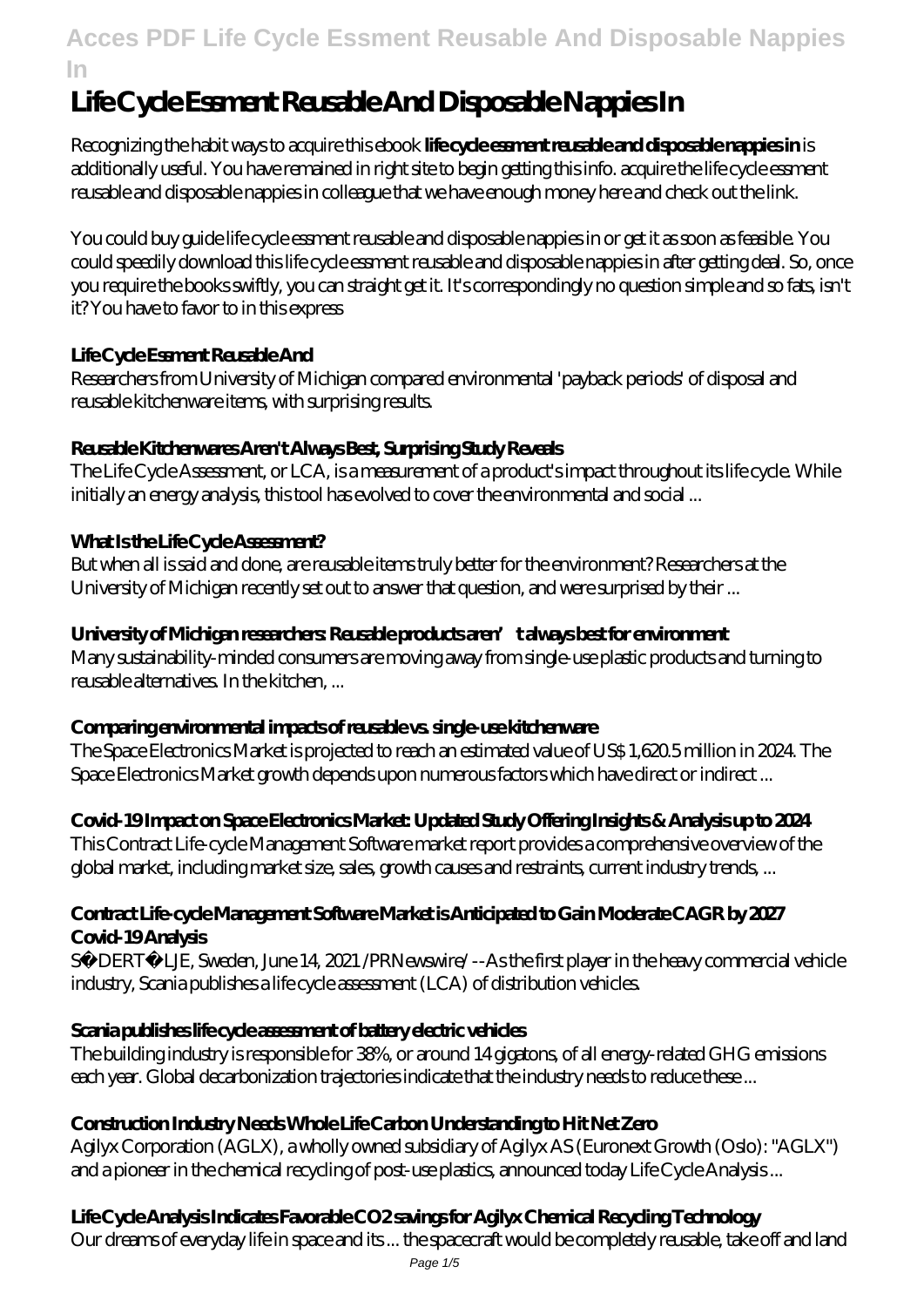at airport runways, and be ready to fly again within days. An air-breathing engine – or ...

### **Advanced Space Transportation Program:**

Economic Model Based on PRODIGY Trial Data Demonstrates Continuous Pulse Oximetry and Capnography Monitoring of High-Risk Patients May Reduce Hospital Costs by Over \$500,000 Annually DUBLIN, July 7, ...

#### **Economic Analysis Finds Continuous Monitoring for Respiratory Depression May Provide Benefits to Patients and Reduce Hospital Costs**

Work describing the ASIC development cycle and its ... "Applying the OpenMORE Assessment Program for IP Cores," in ISQED 2000: Synopsys, Mentor Graphics, March, 2000. [5] J. Shandle, G. Martin, ...

#### **Developing a Reusable IP Platform within a System-on-Chip Design Framework targeted towards an Academic R&D Environment**

It flips long-held, forward-looking capacity planning methodology on its head to become rate-optimization analysis for technology ... "end-to-end product life cycle management."...

### **How enterprises are bringing pandemic-driven cloud costs under control**

reusable silicone bags, high resistance of silicon to degradation from temperature change, excessive durability, product life cycle, resistance to cracking and rotting, natural source of raw ...

### **Silicone Storage Bags Market Statistics, Trends By Types, Growth By Top Companies, And Application, Forecast To 2020-2027**

The average life cycle of a dust mite is 65 to 100 days ... rags that just push around dust or leave fibers behind. The reusable cloths work on all hard surfaces and simply rinse and air dry ...

### **10 Products That Help You Get Rid of Dust Mites**

Life Cycle Assessment is an ISO 14040/44 method to calculate the environmental impacts of products, covering the entire life cycle from cradle to grave, starting at the extracting and refining of ...

Governments are setting challenging targets to increase the production of energy and transport fuel from sustainable sources. The emphasis is increasingly on renewable sources including wind, solar, geothermal, biomass based biofuel, photovoltaics or energy recovery from waste. What are the environmental consequences of adopting these other sources? How do these various sources compare to each other? Life Cycle Assessment of Renewable Energy Sources tries to answer these questions based on the universally adopted method of Life Cycle Assessment (LCA). This book introduces the concept and importance of LCA in the framework of renewable energy sources and discusses the key issues in conducting their LCA. This is followed by an in-depth discussion of LCA for some of the most common bioenergy sources such as agricultural production systems for biogas and bioethanol, biogas from grass, biodiesel from palm oil, biodiesel from used cooking oil and animal fat, Jatropha biodiesel, lignocellulosic bioethanol, ethanol from cassava and sugarcane molasses, residential photovoltaic systems, wind energy, microalgal biodiesel, biohydrogen and biomethane. Through real examples, the versatility of LCA is well emphasized. Written by experts all over the globe, the book is a cornucopia of information on LCA of bioenergy systems and provides a platform for stimulation of new ideas and thoughts. The book is targeted at practitioners of LCA and will become a useful tool for researchers working on different aspects of bioenergy.

The main aim of Renewable Energies is to provide an overview of the environmental impact of the different renewable energy systems, enabling readers to understand the environmental impact of electricity production, through the analysis of different generation sources over their life cycle. This means the book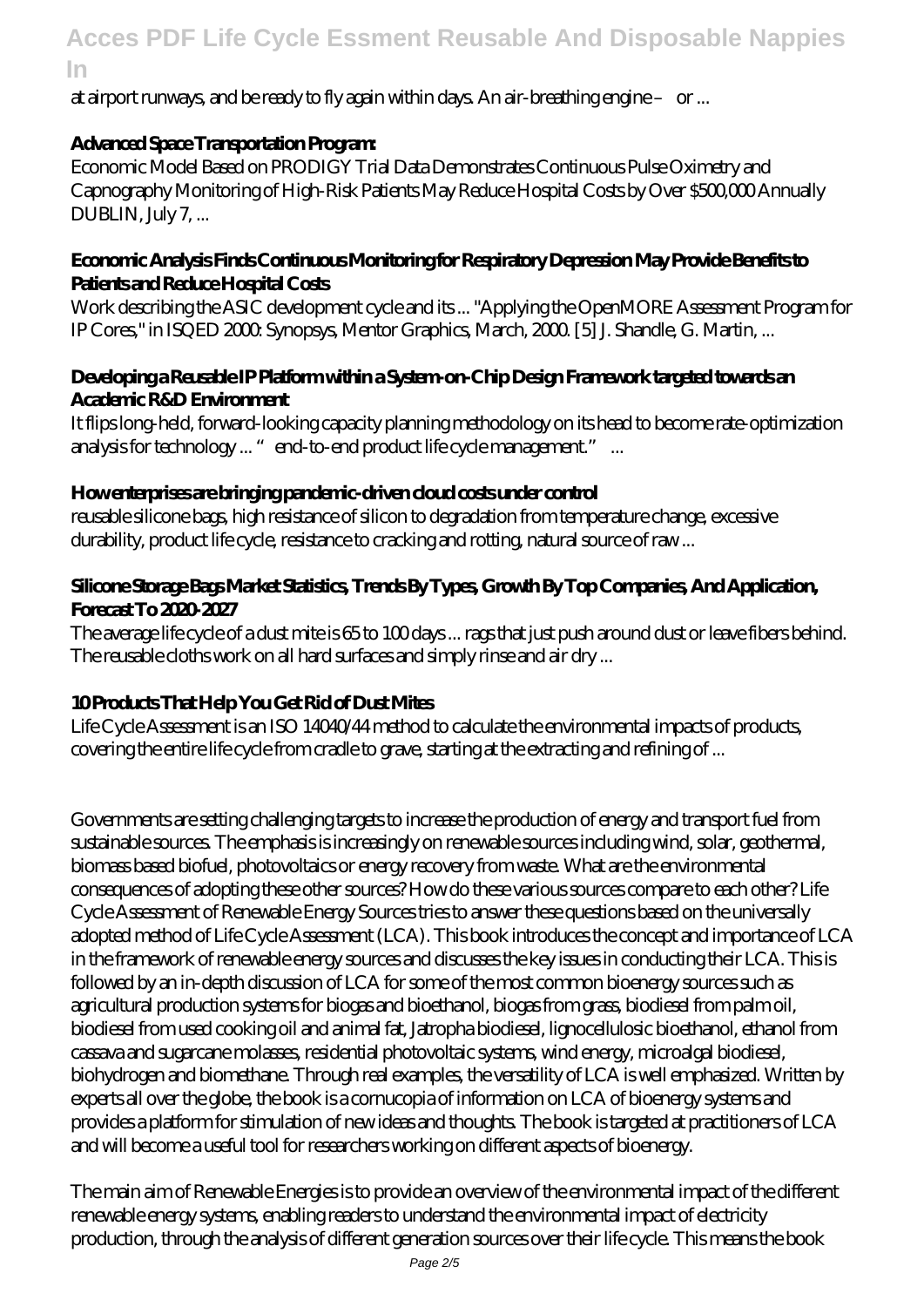covers the real impact of each source of electrical generation from the extraction of materials to permit completion of the installation (solar panels, wind turbines, etc.), until finally (once the productive lifespan of the facility is over) it is dismantled and its components are sent to a landfill, recycled, reused, etc. This analysis uses the technique of life cycle assessment (LCA), allows the authors to obtain graphically and numerically the different impacts associated with each facility. It permits comparison of the different systems studied, showing the environmental advantages and disadvantages of each one of these systems. Furthermore, these systems of power generation from renewable sources can be compared to traditional systems of electrical power (fossil fuels, hydraulic, nuclear) giving a fairer evaluation, in terms of financial and environmental cost, of each one of these systems.

Life cycle assessment enables the identification of a broad range of potential environmental impacts occurring across the entire life of a product, from its design through to its eventual disposal or reuse. The need for life cycle assessment to inform environmental design within the built environment is critical, due to the complex range of materials and processes required to construct and manage our buildings and infrastructure systems. After outlining the framework for life cycle assessment, this book uses a range of case studies to demonstrate the innovative input-output-based hybrid approach for compiling a life cycle inventory. This approach enables a comprehensive analysis of a broad range of resource requirements and environmental outputs so that the potential environmental impacts of a building or infrastructure system can be ascertained. These case studies cover a range of elements that are part of the built environment, including a residential building, a commercial office building and a wind turbine, as well as individual building components such as a residential-scale photovoltaic system. Comprehensively introducing and demonstrating the uses and benefits of life cycle assessment for built environment projects, this book will show you how to assess the environmental performance of your clients' projects, to compare design options across their entire life and to identify opportunities for improving environmental performance.

Energy and sustainability are two of the most important and often most misunderstood subjects in our world today. As these two subjects have grown in importance over the last few decades, interest in the Life Cycle Assessment (LCA) model has grown as well, as a potentially crucial tool in understanding and striving towards sustainability in energy systems. Not just wind and solar systems, but all energy systems, need to be understood through this model. Wind and solar power have the potential to decentralize the U.S. energy system by offering local communities electricity and economic support, depending on the scale and design of projects. Nevertheless, every energy technology potentially faces environmental costs, lay and expert opposition, and risks to public health. Engineers play a central role as designers, builders, and operators in energy systems. As they extend their expertise into electrical, mechanical and chemical fields, from fossil fuelbased systems to renewable energy systems, "sustainability" is steadily becoming one of the key criteria engineers apply in their work. This groundbreaking new study argues that engineering cultures foster sustainability by adopting assumptions and problem-solving practices as part of their identities when designing and building engineering projects. This work examines the politics of creating, utilizing, and modifying Life Cycle Assessment (LCA) in the construction of renewable energy systems. The only volume of its kind ever written, it is a must-have for any engineer, scientist, manager, or other professional working in or interested in Life Cycle Assessment and its relation to energy systems and impact on environmental and economic sustainability.

Life Cycle Assessment for Sustainable Mining addresses sustainable mining issues based on life cycle assessment, providing a thorough guide to implementing LCAs using sustainability metrics. The book details current research on LCA methodologies related to mining, their outcomes, and how to relate sustainable mining concepts in a circular economy. It is an in-depth, foundational reference for developing ideas for technological advancement through designing reduced-emission mining equipment or processes. It includes literature reviews and theoretical concepts of life cycle assessments applied in mining industries, sustainability metrics and problems related to mining and mineral processing industries identified by the life cycle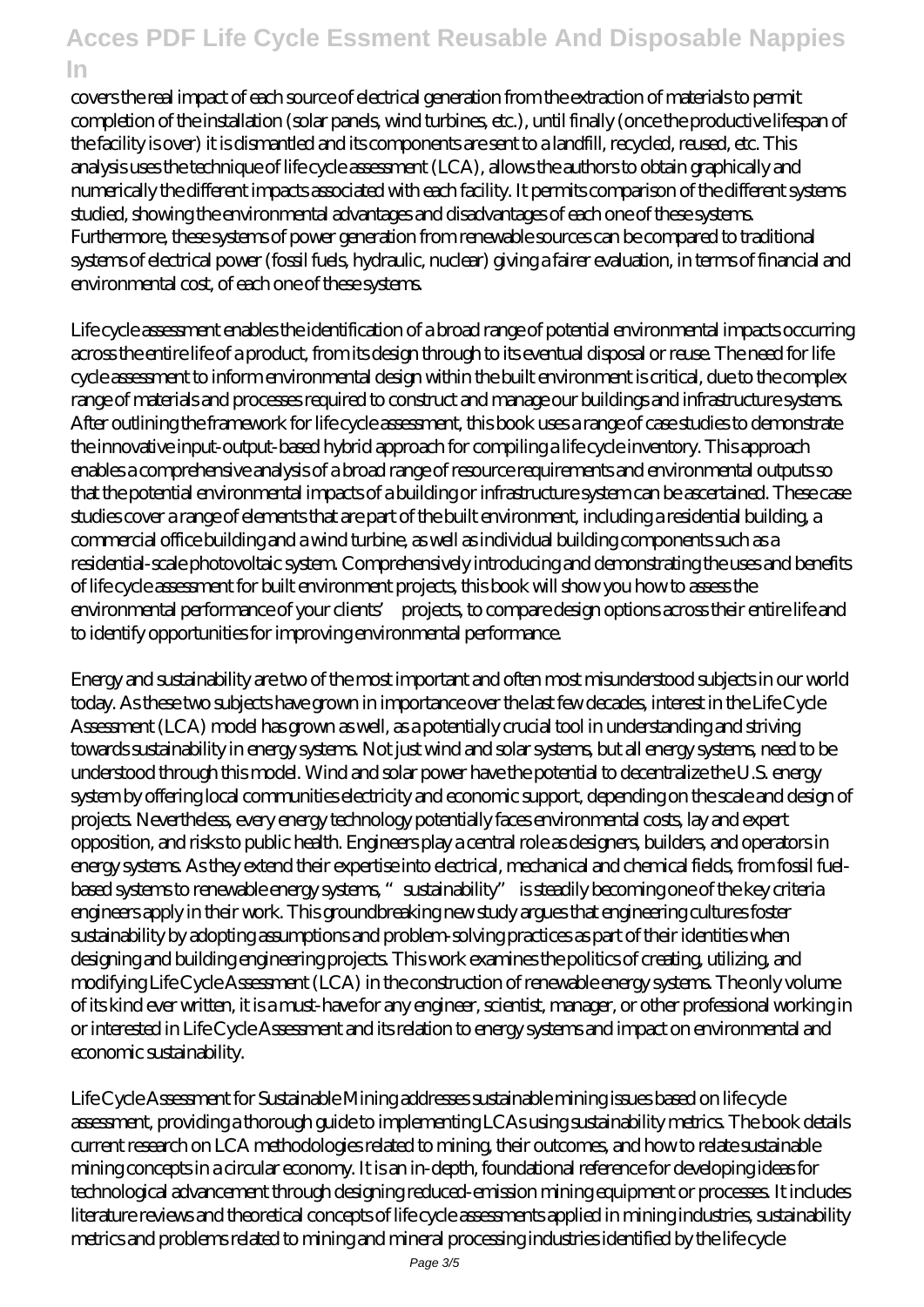assessment results. This book will aid researchers, students and academics in the field of environmental science, mining engineering and sustainability to see LCA technology outcomes which would be useful for the future development of environmentally-friendly mining processes. Details state-of-the-art life cycle assessment theory and practices applied in the mining and mineral processing industries Includes in-depth, practical case studies outlined with life cycle assessment results to show future pathways for sustainability enhancement Provides fundamental knowledge on how to measure sustainability metrics using life cycle assessment in mining industries

This book provides technical data and information on unconventional- and inactive energy sources. After reviewing the current global energy situation, individual chapters discuss fossil fuel sources and renewable energy sources. It focuses on future energy systems and explores renewable energy scenarios including water energy and power, biofuels and algae energy. It also provides essential information on energy from inactive sources, energy from waste materials and the optimization of energy systems.

The United States and China are the world's top two energy consumers and, as of 2010, the two largest economies. Consequently, they have a decisive role to play in the world's clean energy future. Both countries are also motivated by related goals, namely diversified energy portfolios, job creation, energy security, and pollution reduction, making renewable energy development an important strategy with wide-ranging implications. Given the size of their energy markets, any substantial progress the two countries make in advancing use of renewable energy will provide global benefits, in terms of enhanced technological understanding, reduced costs through expanded deployment, and reduced greenhouse gas (GHG) emissions relative to conventional generation from fossil fuels. Within this context, the U.S. National Academies, in collaboration with the Chinese Academy of Sciences (CAS) and Chinese Academy of Engineering (CAE), reviewed renewable energy development and deployment in the two countries, to highlight prospects for collaboration across the research to deployment chain and to suggest strategies which would promote more rapid and economical attainment of renewable energy goals. Main findings and concerning renewable resource assessments, technology development, environmental impacts, market infrastructure, among others, are presented. Specific recommendations have been limited to those judged to be most likely to accelerate the pace of deployment, increase cost-competitiveness, or shape the future market for renewable energy. The recommendations presented here are also pragmatic and achievable.

This book presents an unbiased, comprehensive examination of the state of knowledge for life cycle assessments (LCAs) of natural gas-fired electricity, covering a suite of environmental impact categories. An exploration of the life cycle environmental impacts of gas-fired electricity is used to introduce the field of LCA, advancements in methods and data, and the limitations thereof. Natural gas, particularly as a fuel for electricity generation, serves as a dichotomy within energy and environmental systems analysis. While the cleanest burning fossil fuel, it is not without impacts, making it an excellent case study for introducing life cycle assessment. This book introduces readers to the field of LCA using natural gas-fired electricity as a case study, as well as providing a comprehensive review of the state of the art in life cycle data, research, and scientific debate related to this product system. The author also elucidates data and methodological challenges inherent to the field of LCA, exemplified using published research. The text explores how to conduct LCA, describing the analysis from the perspective of a numerator and denominator. With each chapter, the complexity of undertaking a LCA of gas-fired power is unravelled beyond a simple fraction to the expansive network of infrastructure examined in this type of research. Students, instructors, LCA practitioners, and energy professionals will benefit from not only the introduction to data and methods, but also this useful summary of the state of the art in the field. Policymakers and the interested public can learn more about the implications of LCA results for decision-support and the commentary about the economics of natural gas and its role as a bridge fuel. This book provides not only a useful reference, but also a springboard for researchers and experts interested in specializing in LCA, natural gas, or both.